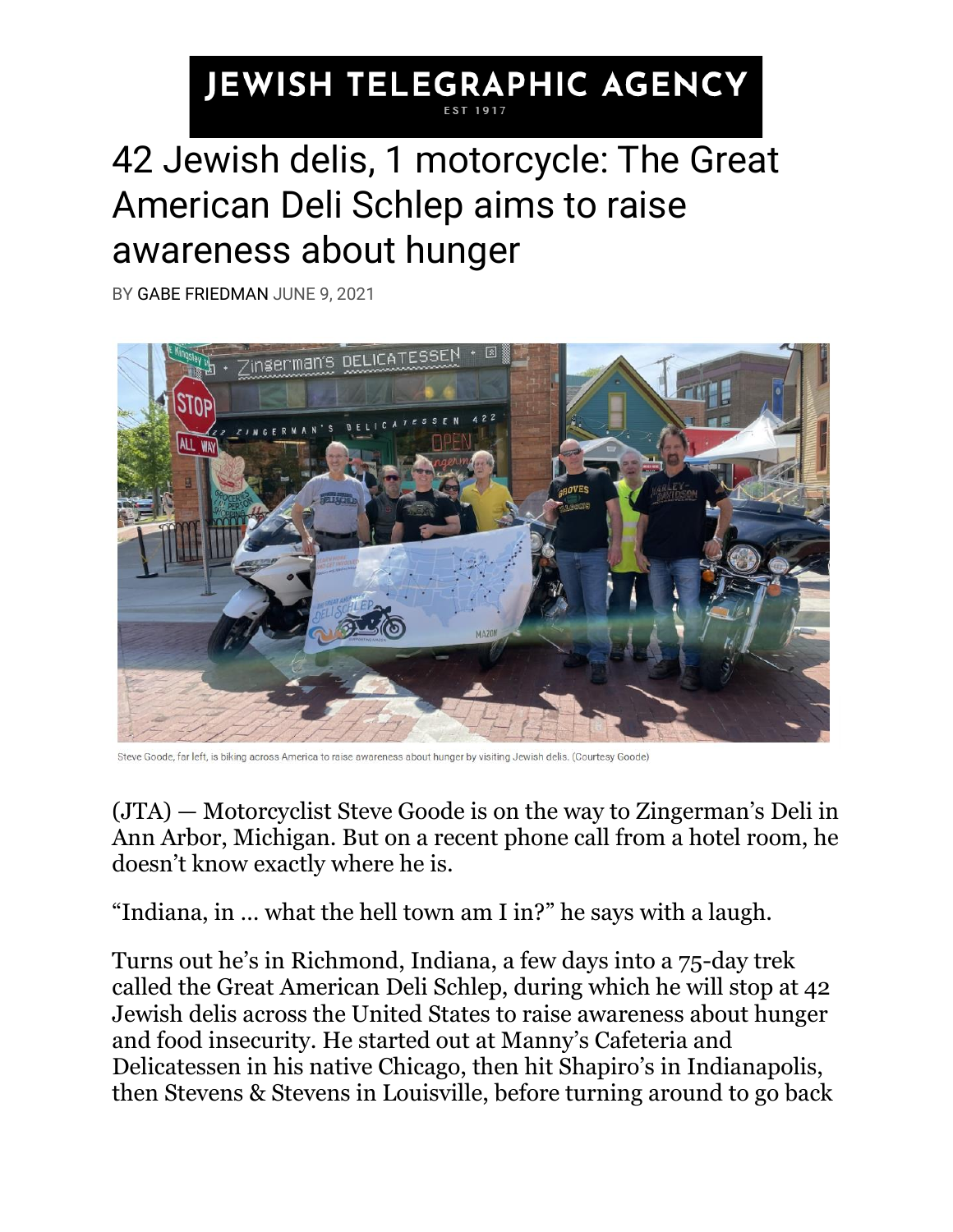up to Michigan. It's all part of a meticulously mapped-out sequence that will bring him in contact with every state in the continental U.S.

Goode, a retired real estate developer and longtime cross-country biker, was inspired to organize the schlep by a [map of the](https://www.myjewishlearning.com/the-nosher/this-map-shows-the-best-jewish-deli-in-every-state/) country's [best Jewish delis](https://www.myjewishlearning.com/the-nosher/this-map-shows-the-best-jewish-deli-in-every-state/) compiled by The Nosher in 2018. He partnered with  $Mazon - a$  Jewish nonprofit working to combat hunger  $-$  to help with the logistics and getting the word out.



This map, produced by The Nosher in 2018, was Steve Goode's starting point when planning The Great American Deli Schlep. (Nosher)

On each stop, he tries to meet with the deli owners for conversation and photo ops — some have been wary to connect with him because they think he's going to ask them for money for the cause, which he's not. He's well aware of how the COVID crisis battered restaurants even many of the well-known delis on his list, like Katz's in New York and Canter's in Los Angeles — in addition to low-income families and service industry workers.

"Before the pandemic, the number [Mazon talks] about is like 38 million people are food insecure, which means at some point during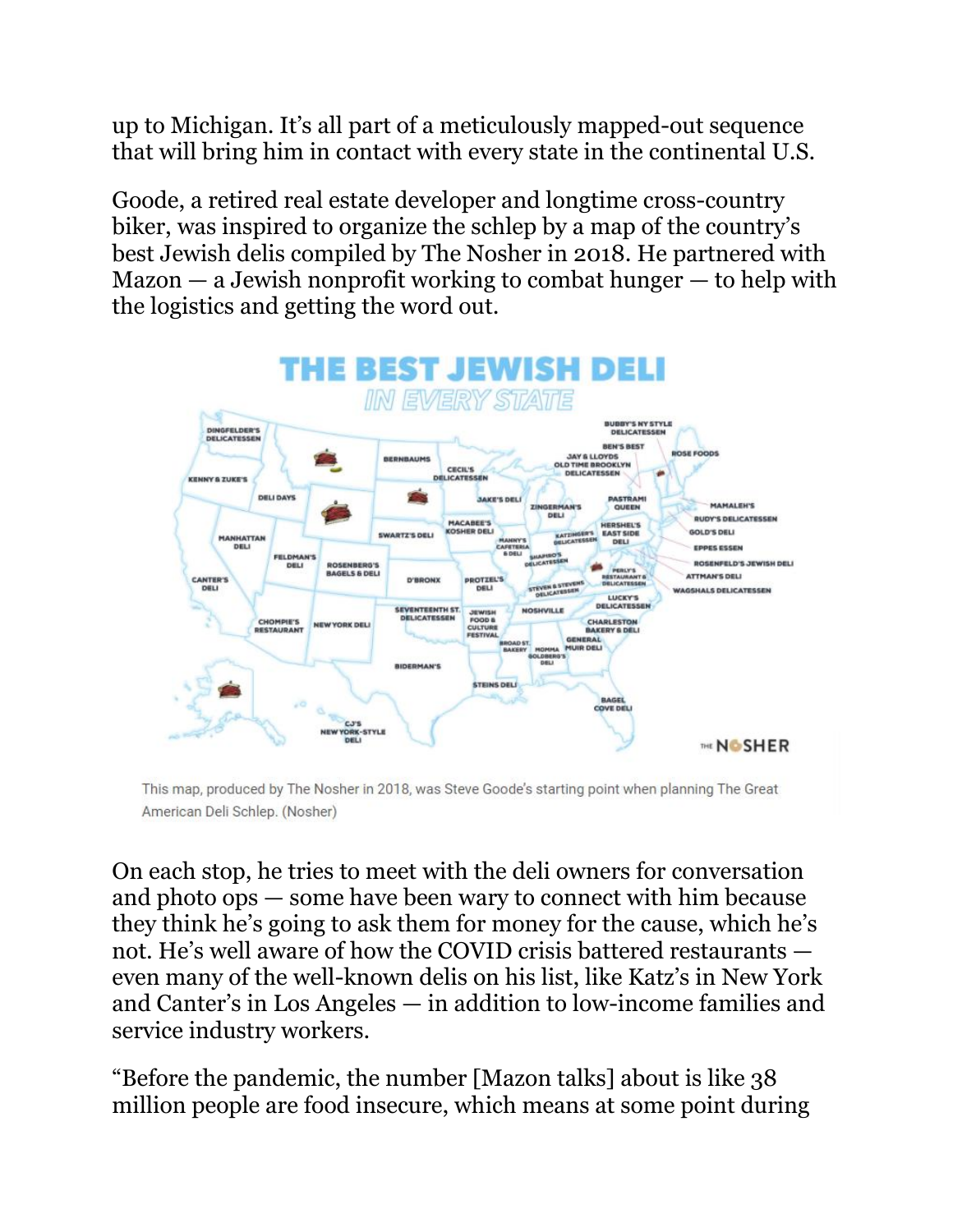the year, they didn't know where their next meal was coming from, or how they were going to feed their families," Goode said. "That has jumped, according to Mazon, to about 80 million" during the pandemic.

He's also hoping to meet with locals who can follow his trip in blog form on [Mazon's social media](https://www.facebook.com/mazonusa) pages, and to ride into town with local chapters of the Jewish Motorcyclists Alliance — a national network of groups of Jewish motorcycle aficionados, with names such as the Chaiway Riders (Goode's Chicago club) and Hillel's Angels in New Jersey. He wants the New York City branch to help him navigate the Manhattan traffic he finds intimidating on his way to Katz's on his 2018 Honda Goldwing Tour bike.

"Yeah, that's going to be a frightening ride," he said.

Goode, 66, who has served on the board of his Reform synagogue, B'nai Jehoshua Beth Elohim in Deerfield, Illinois, and helps organize the [Greater Chicago Jewish Festival,](https://jewishfestival.org/) has been in love with motorcycle touring since high school. In 2013, he touched all four corners of the continental U.S. The following year he touched all 48 states. In 2017 he visited all 47 national parks.

The Deli Schlep has been the most challenging to plan, he said, in addition to the most rewarding. He credits his wife Judi, who used to accompany him on some of the excursions, with reaching out to Mazon with the idea, because he admits she is even more involved in Jewish causes. (Although she's not with him on the Deli Schlep, they talk several times a day through the Bluetooth system he set up in his helmet, and have dinner together on Zoom each night.)

Goode has also already observed some pandemic-era changes on the road, too. "I don't know if the beards are longer because of COVID. They appear to be, though. A few more tattoos, too," he said.

As for the delis he's most looking forward to visiting, he said he's heard a lot about Canter's in L.A. and Corky & Lenny's near Cleveland, which have slung Jewish sandwiches since 1931 and 1956 respectively — but he's having trouble tuning out the many suggestions of his